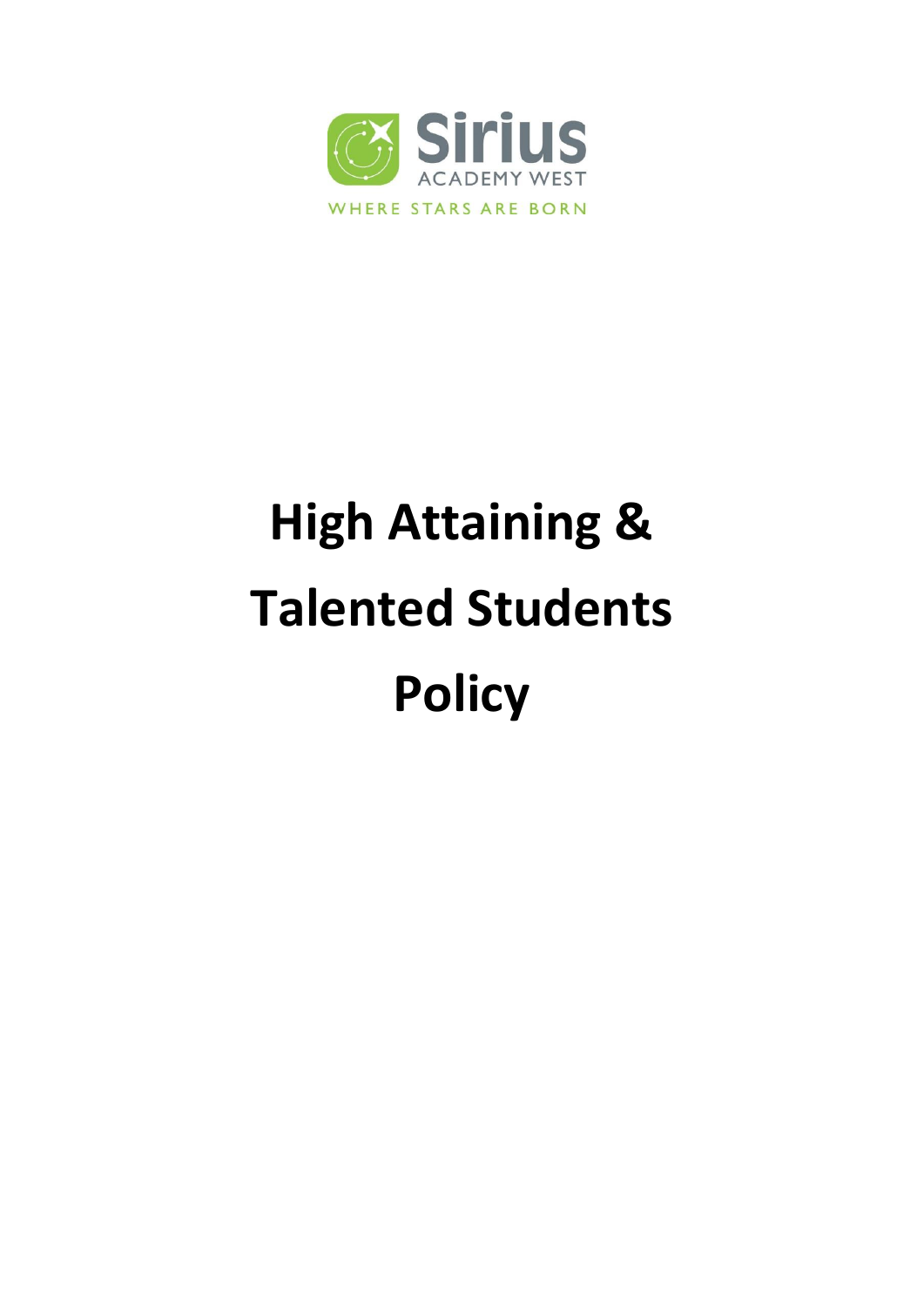# **High Attaining & Talented Students Policy**

#### **1. Statement of Policy**

Sirius Academy West endeavours to provide high quality teaching and learning in order to stretch and challenge all of its students. We aim to achieve this by constantly heightening expectations, whilst also encouraging our pupils to aspire beyond the realms of the ordinary by enhancing their intellectual bravery so that they make rapid progress.

This policy is integral to the Academy Development Plan. It reflects a whole school approach to improving provision for all students through effective teaching and learning, tracking and assessment and a personalised approach to ensure that all students achieve their potential or above.

All children, including the high attaining students, are entitled to expect an education which is challenging and appropriate. The intention is to raise aspirations and increase the level of challenge for all students in order to counteract disadvantage and prevent underachievement. There is a clear commitment to raising standards for all students by ensuring that our high attaining and talented students enjoy a wide range of opportunities in and outside the classroom. We will develop and enhance their abilities and talents and encourage them to excel and have pride in achievement.

It is recognised that this group have certain characteristics and distinctiveness. Within the high attaining cohort of students, it is also recognised that some students face additional challenges and vulnerabilities. This particularly applies to students in receipt of additional funding through the Pupil Premium grant, as well as those that are recognised as high functioning autistics who also appear on the SEND register. These subgroups within the high attaining cohort of pupils will be carefully monitored and intervention put in place at waves one, two or three in order to ensure the maximisation of progress for these students.

# **2. Other Policies**

This policy is to be read in conjunction with:

- Teaching and Learning Model Policy
- Assessment and Tracking
- Homework/Extended Learning Policy
- The Monitoring, Evaluation and Review Policy (MER)

#### **3. Aims**

 This policy intends to set out aims for students identified as high attaining or talented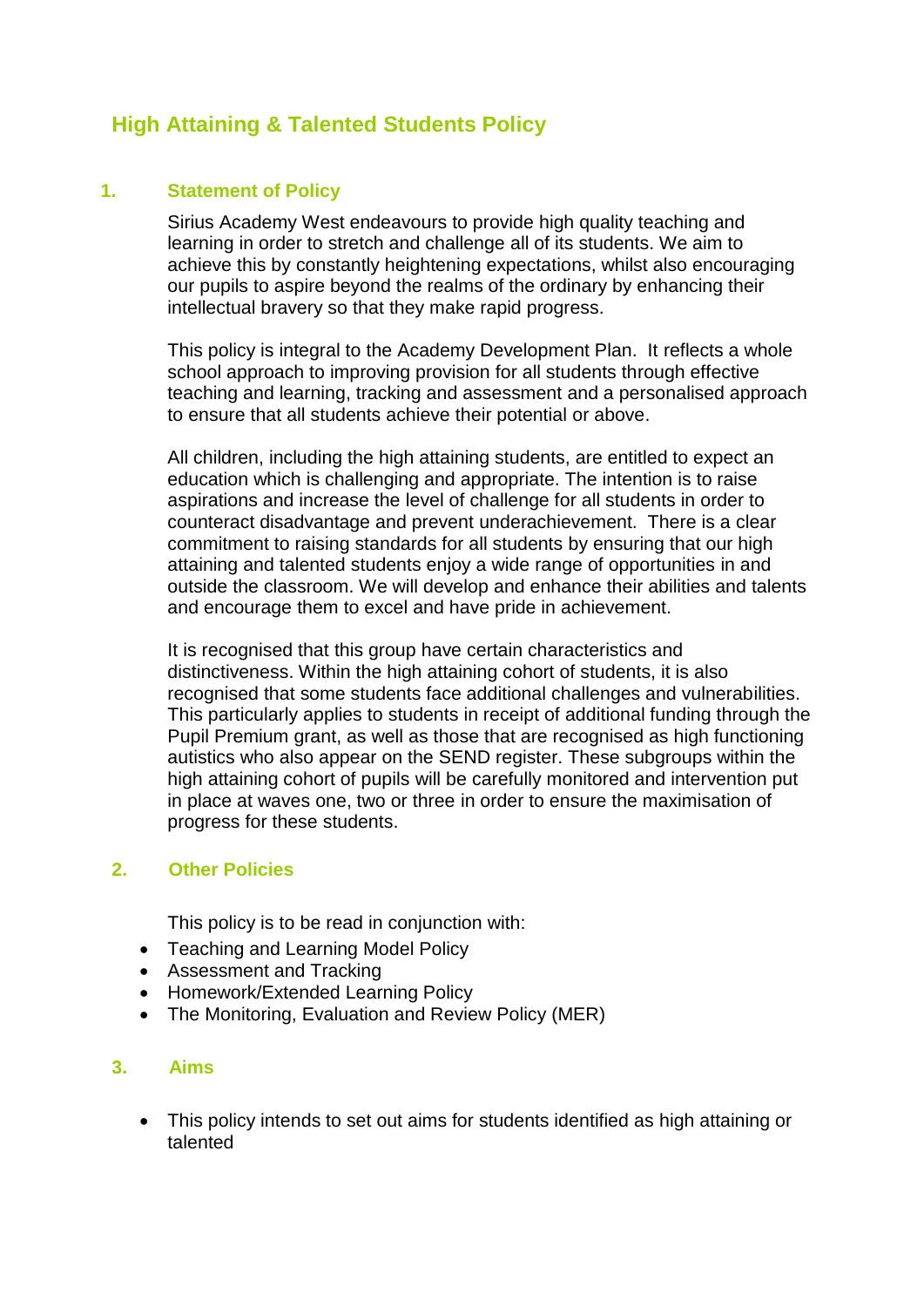- To ensure that all students benefit from challenge which is targeted to meet their needs, maximise their strengths and support any underachievement
- To create a climate which respects high aspiration and attainment, within which enables are higher attaining students to flourish
- To provide opportunities for students to discover and develop specific skills or talents both within the classroom environment and beyond
- To ensure that lessons are planned which challenge and motivate high attaining and talented students
- To provide a curriculum which offers a breadth of opportunities for high attaining and talented students to discover and develop their skills, expertise and self-esteem
- To assist students in the development of acquiring an academic language which will enable them to evaluate their learning and articulate themselves effectively so that they are able to work at a higher cognitive level
- To develop an appropriate skill set to enable them to become expert learners and display independent and aspirational approaches to all aspects of school life
- To clearly communicate with parents in order to help them understand their child's needs and effectively support them

# **4. Definitions**

- **High attaining:** identified on Key Stage 2 data as being above expectations. For 2017, the benchmark will be 107-120 for reading on entry and for maths 106-120 (2016 entry cohort was 105-120 for both maths and reading).
- **Talented:** identified by departments as having the ability, flair or potential in one or more skills, whether artistic, sporting, interpersonal or vocational.

# **5. High Attaining and Talented Students Register**

#### **Identification**

The Academy will maintain a register. High attaining students will not be removed from the register as their profile on entry established through national testing at the end of KS2. Talented students will be added to register as their talent arises. Subjects that primarily built up around the creative arts, sports and technology, each curriculum area will come up with a criteria and methodology for identifying talented students. This cohort will be reviewed annually.

- 5.1 An appreciation that talented students can emerge at any time and therefore flexibility in updating the student cohort list. This will include regular review and amendments throughout the year.
- 5.2 Share clear information with all stakeholders about how and why students are selected for the register.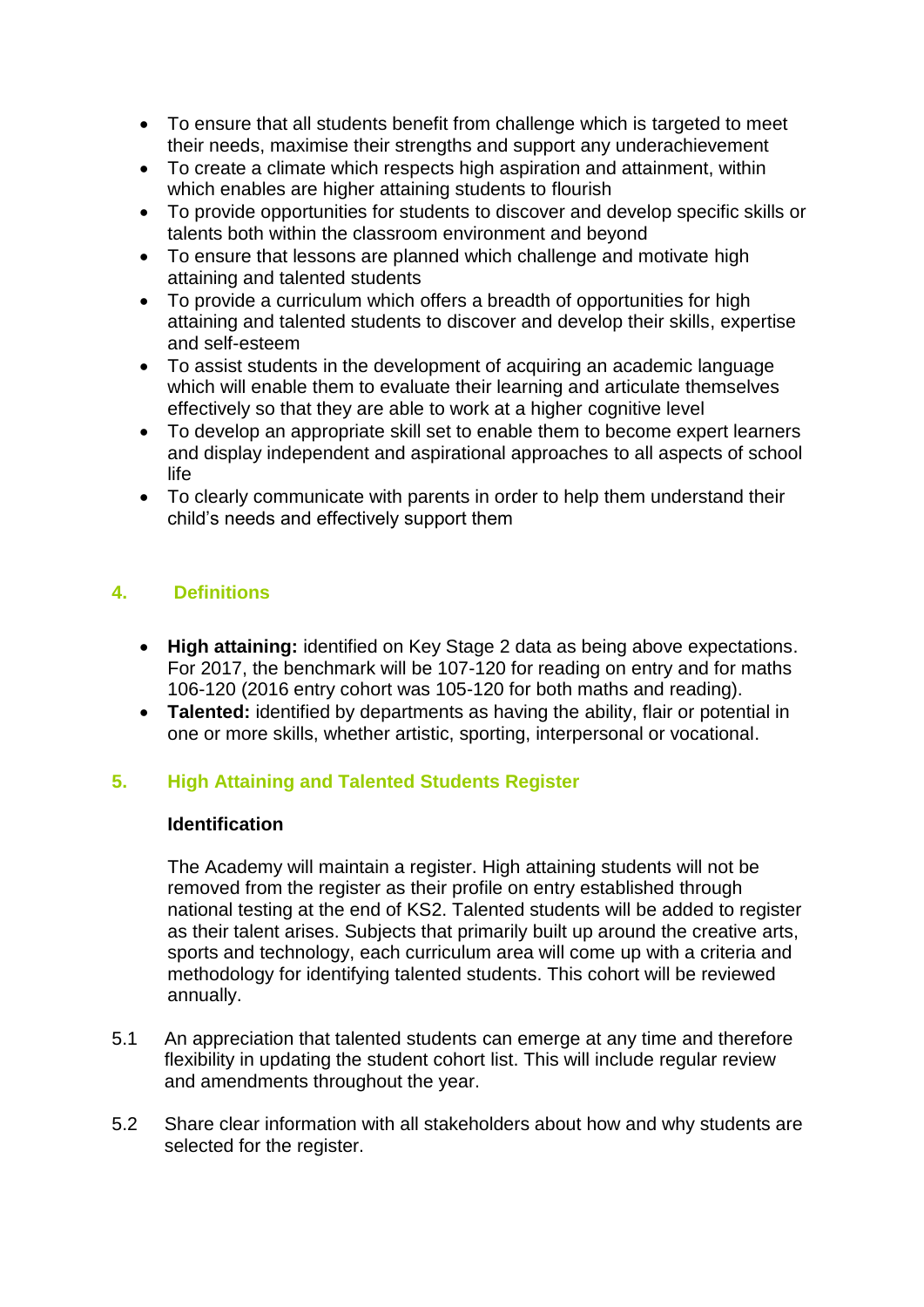#### **6. Information for Parents and Students**

6.1 Parents of all students on the high attaining and talented student registers will be informed in writing of what the Academy will provide as a consequence of identifying academic ability and talents.

#### **7. Review of Identification Process**

- 7.1 We recognise the complexity of accurately identifying high attaining and talented learners and so plan to keep our processes under review; ready to adjust the weighting we allocate to different criteria in the light of experience; ready to offer support as appropriate.
- 7.2 Demonstrate a commitment to review the high attaining and talented register on an annual basis in order to consider, identify and accommodate students who may arrive at different points throughout the academic year.

#### **8. Provision**

- 8.1 It is a priority to ensure that high attaining and talented learners benefit from high quality classroom experiences at wave one engage them actively in learning, challenge and excite them.
- 8.2 We recognise the central importance of providing the right curriculum opportunities for our students
- 8.3 Our commitment to assessment for learning means that students will not only know their target grade but will be supported to develop as an effective learner: self-reflective; taking responsibility for their own learning; confident in their use of the language of learning, clear about what is needed to work towards the top grades
- 8.4 Each student will be supported and challenged through relationships with classroom teachers, as well as with their form tutor. Tutors will build a long term relationship, get to know the student and encourage them to aim high. They will also be an advocate for the student, committed to ensuring that they have access to the entitlement laid out in this policy.
- 8.5 We will work with parents to help them understand how we work our high attaining and talented students and inform them about resources they might find useful in supporting their child's learning. When necessary, we will also discuss specific barriers to learning and work together to tackle these.
- 8.6 We will work with local and regional partners to ensure that there are a range of opportunities for students to learn outside the school day and beyond the school site.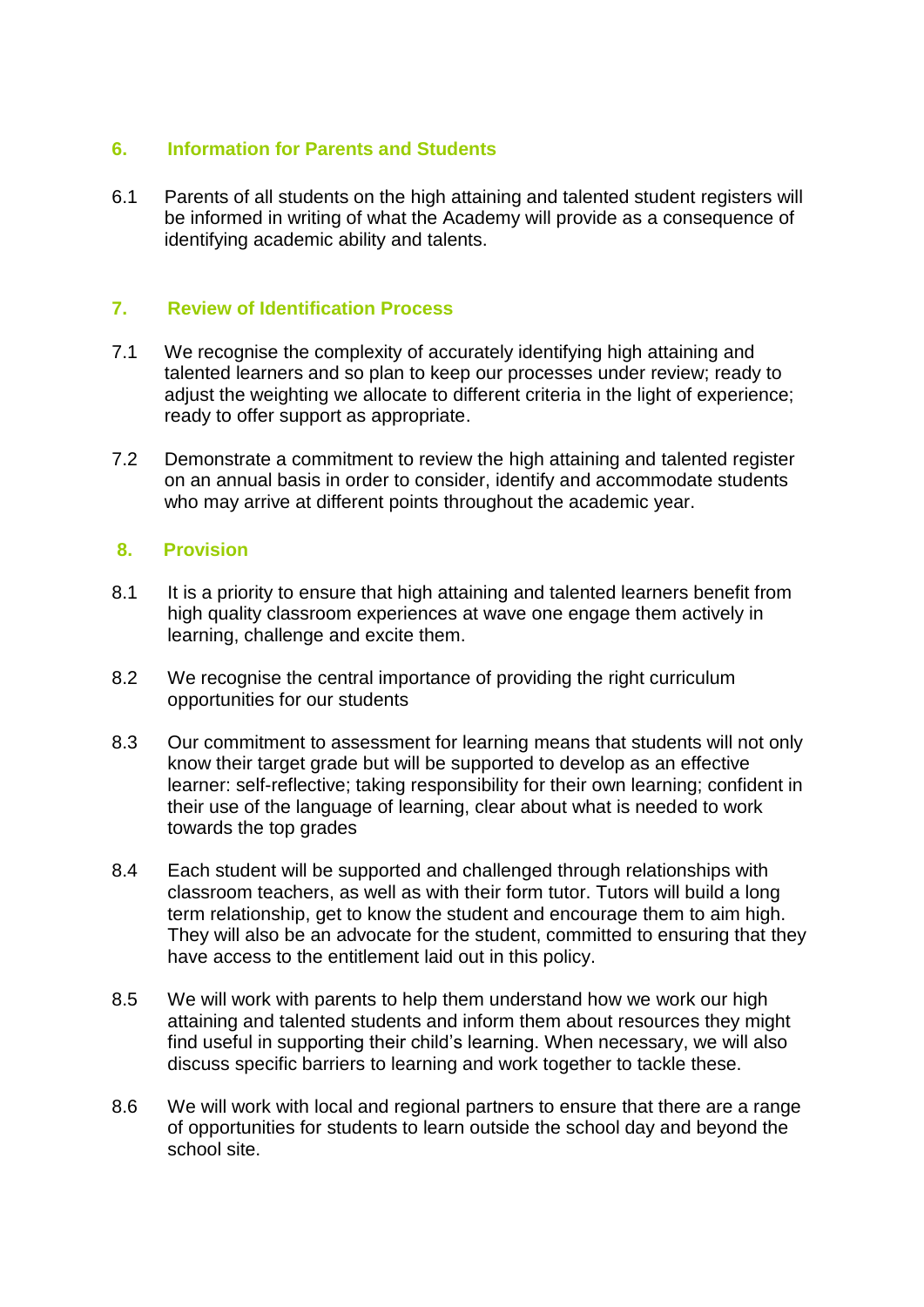### **Staff Responsibilities**

- 9.1 **SLT:** will clearly articulate the link between provision and whole-school improvement. SLT will ensure that monitoring and evaluation if this group occurs at a strategic level through data meetings and 360s.
- 9.2 **High Attaining and Talented Students Coordinator**: will develop wholeschool self-evaluation and improvement, plan for high attaining and talented provision and outcomes; develop and disseminate effective classroom practice, providing formal, evidence-based reports to governors and update and reviewing the high attaining and talented students register.
- 9.3 **Heads of Year:** will monitor progress of high attaining students through the tracking process of SARS and will work with key staff to implement and plan intervention to prevent underachievement and maximise attainment against targets.
- 9.4 **Form Tutor:** acting as an advocate for the individual students, the form tutors will direct the student towards the advice, guidance, support, and opportunities which will help to them to develop skills, extend knowledge, open up future options. They will also liaise with parents and be central to developing emotional intelligence.
- 9.5 **Heads of House**: will be aware of any pastoral issues which may affect their students' academic progress and liaise accordingly with relevant staff and parents to ensure that students' progress is maximised. They will also work effectively with key staff to develop students' whole academy contribution towards expert learner status.
- 9.6 **Curriculum Directors/Subject Leaders:** every department has a role to play in ensuring staff can make an informed, professional contribution to the identification process; are developing quality first teaching; offer curriculum flexibility which open up options for learners.
- 9.7 **Classroom Practitioners:** every member of teaching staff must be fully aware of students classified as high attaining and talented and ensure there is stretch and challenge for these students within their teaching.
- 9.8 **Subject High Attaining & Talented link**: each department will have a link member of staff who will have responsibility for disseminating high attainment information from meetings to departments. They will help monitor and track progress of specific subject cohorts and ensure that provision and activities are planned throughout the year to enable students to develop skills and knowledge to succeed.

# **10. Monitoring and Evaluation**

 Progress of individuals tracked and evaluated across time and across subjects through formal progress cycle reviews; analysis of end of key stage results